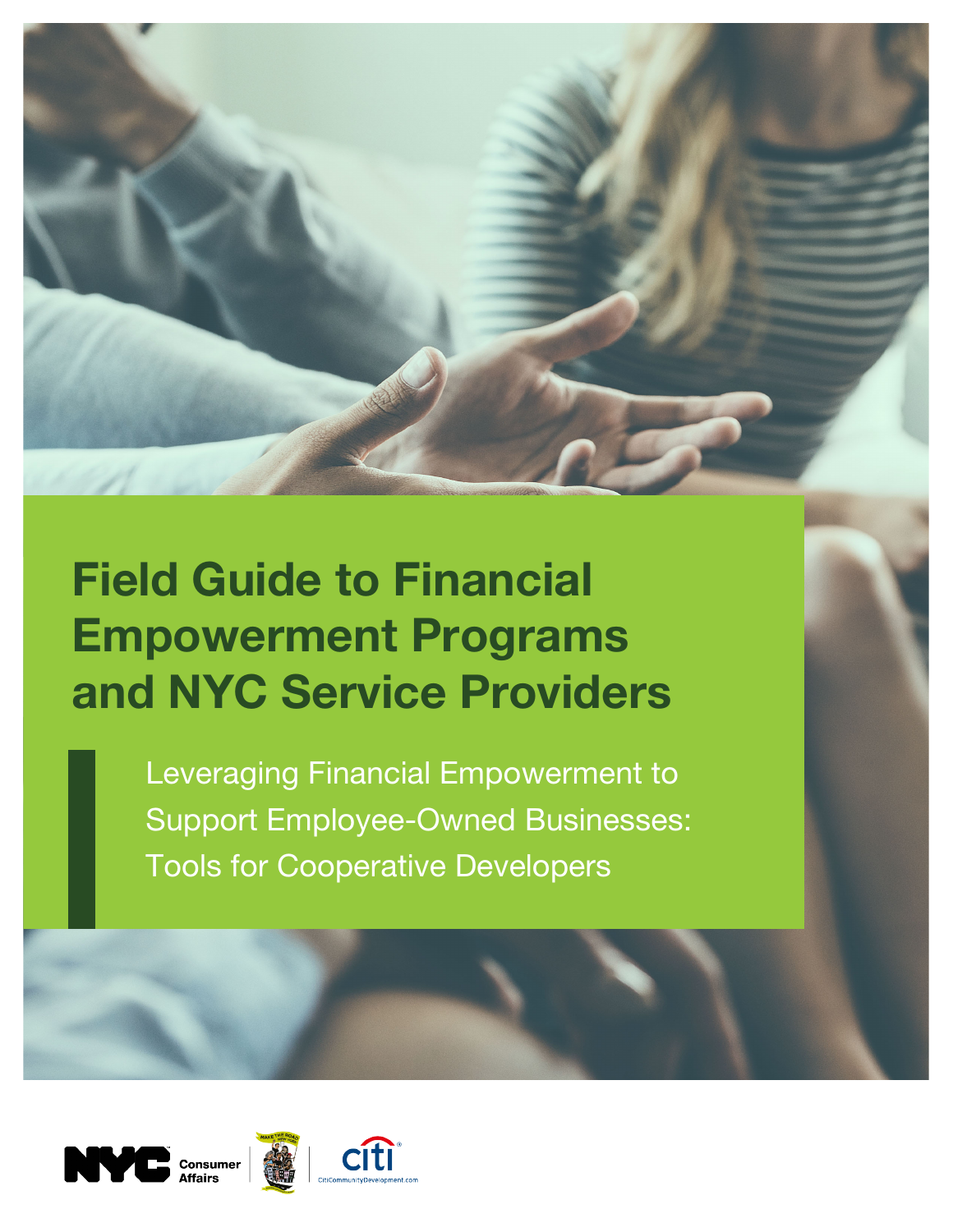## How to Use This Guide

This Field Guide provides an introduction to the variety of financial empowerment services and products available to employee-owned businesses and other employers who want to support the financial empowerment of their employees. This guide is intended for use by New York City businesses, employers, and cooperative developers as a tool for considering how to augment existing human resources practices with new programs and referral streams to support employees.

This information is also available online at nyc.gov/dca. If you have any questions or wish to work with the Department of Consumer Affairs Office of Financial Empowerment (OFE) to build a referral stream to any of its services please contact OFE at ofe.outreach@dca.nyc.gov.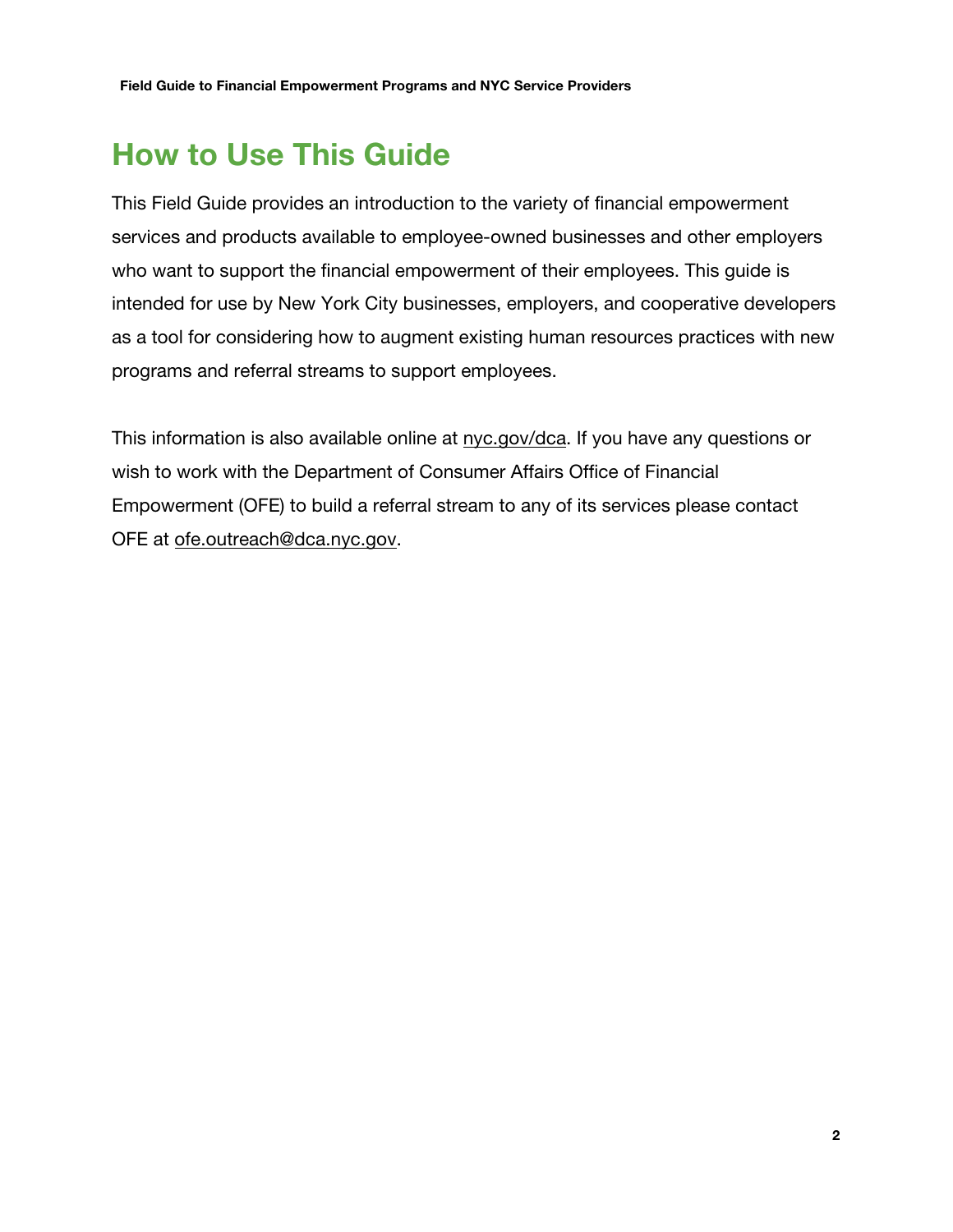## 1. Financial Counseling

Financial counseling is a vital service for low- and moderate-income New York City residents and workers to help them better understand their finances, build financial skills and navigate the financial system. OFE offers confidential, free one-on-one financial counseling to all New Yorkers through its Financial Empowerment Centers in all five boroughs. Counselors help their clients become more financially capable by helping them navigate financial issues such as reducing debt, establishing and improving credit, creating and maintaining a budget, accessing safe and affordable bank accounts, increasing savings, and planning for the future.

To make an appointment at a Financial Empowerment Center, individuals can call 311 or go to nyc.gov/dca. Cooperative developers can email ofe.outreach@dca.nyc.gov to arrange a presentation or small group workshop by a financial counselor. In addition, the following organizations also offer financial counseling and education in NYC:

- Bed-Stuy Restoration Financial Counseling: restorationplaza.org
- The Financial Clinic: thefinancialclinic.org
- Neighborhood Trust Financial Counseling: neighborhoodtrust.org
- Phipps Neighborhoods: phippsny.org
- Urban Upbound: urbanupbound.org

Additionally, several not-for-profits such as Neighborhood Trust provide financial counseling on-site at employers.

### 2. Benefit Navigators

Benefit Navigators provide in-person enrollment assistance to individuals and families who are looking to apply for public benefits. The process can be daunting and confusing and sometimes requires in-depth knowledge about the application process. Benefit Navigators assist with screening for and completing public benefit applications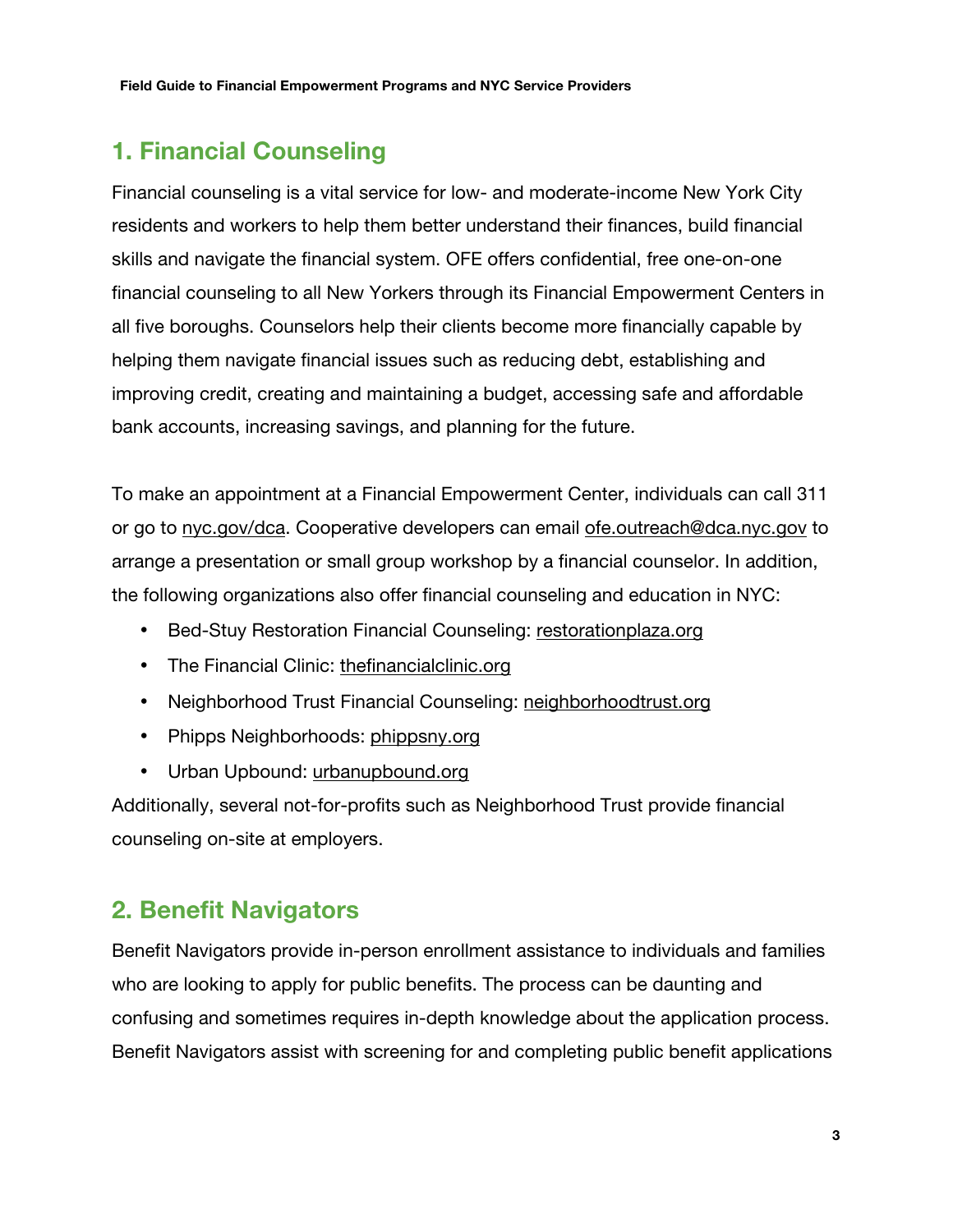for the Supplemental Nutrition Assistance Program (SNAP), Medicaid, housing, tax credits, and other public assistance programs. Some Benefit Navigators may assist employees with minimizing the impact of benefits decreasing as income increases. Employees who may be eligible for these benefits can find more help by contacting the following services:

- Community Service Society: cssny.org
- Single Stop NYC: singlestopusa.org/locations

#### 3. Credit Builder Financial Products

Credit builder financial products are typically loans and credit cards that help an individual build credit and often establish emergency savings. These products often involve the client placing a small amount of money in a secured account (like a certificate of deposit) and then being loaned the same amount of money by the financial institution, which they then pay off over time. By paying off the loan or credit card, the client establishes a new, on-time payment record. This record is then reported to credit reporting agencies, building the client's credit score. Customers and cooperative developers should always make sure to ask about the specific fee structure of these products. The following NYC financial institutions offer creditbuilding products to help establish and improve the credit of employees:

- Brooklyn Cooperative Federal Credit Union: brooklyn.coop
- Carver Bank: carverbank.com
- Municipal Credit Union: nymcu.org
- Neighborhood Trust Federal Credit Union: neighborhoodtrust.org
- Spring Bank: springbankny.com
- Urban Upbound Federal Credit Union: urbanupbound.org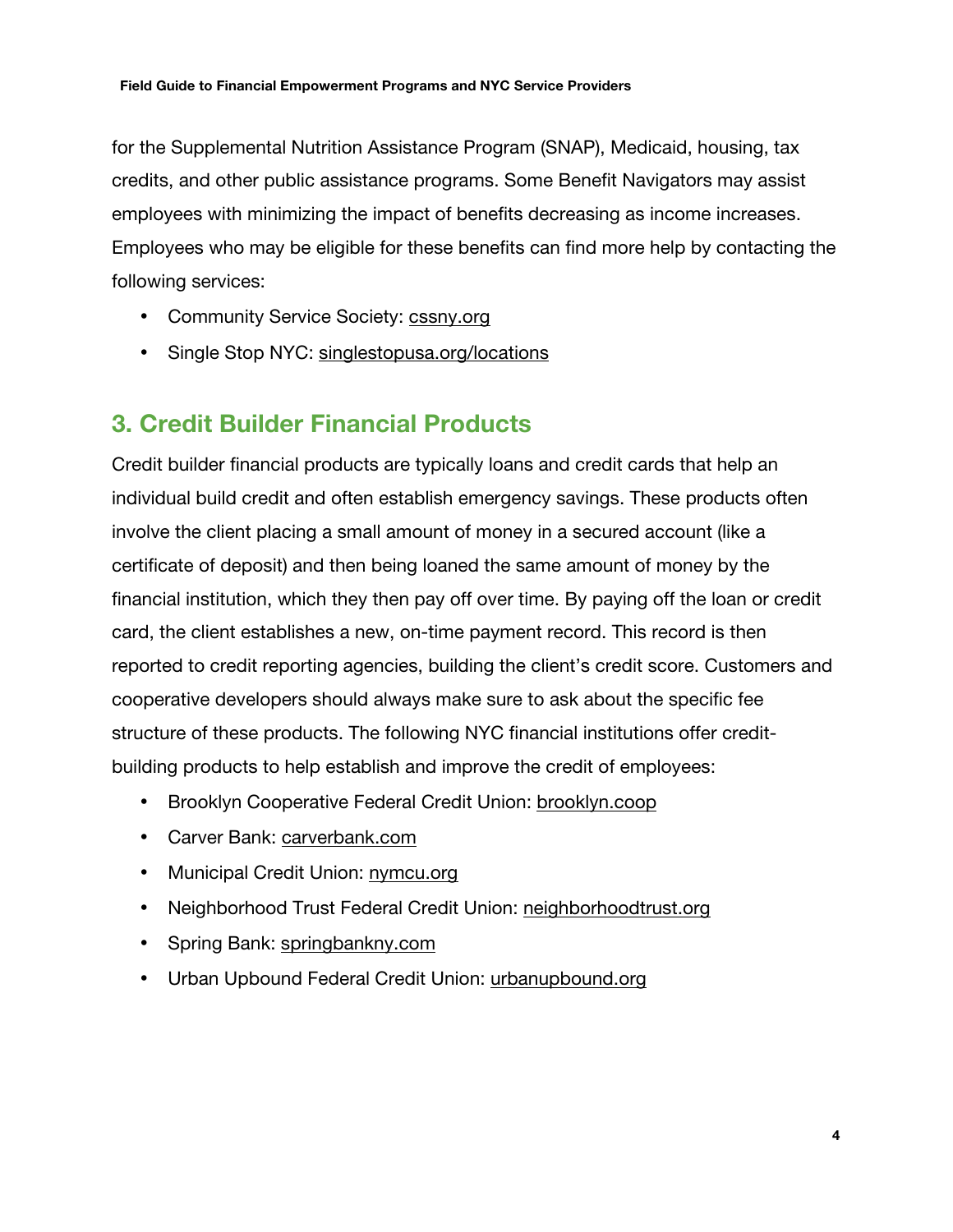#### 4. Employee Financial Wellness Programs

Employee Financial Wellness Programs are third party programs paid for by an employer that provide resources such as budgeting, savings, retirement, and other financial literacy tools to employees. They often include an online platform that helps employees track their expenses and that often ties directly into an employee's bank account, allowing employees to more accurately track their budgets and identify patterns from their spending activity. Employees can also obtain financial guidance, set personalized goals, and receive reminders to save or pay bills. Financial wellness programs aim to focus holistically on the financial well-being of employees and drive behavioral change. These changes are designed to help employees stay financially healthy at home and work. Examples of employee financial wellness programs include:

- Enrich: enrich.org
- GreenPath Financial Wellness: greenpath.com/community/employers
- HelloWallet: hellowwallet.com
- Neighborhood Trust's Employer Solution program: neighborhoodtrust.org

### 5. Lending Circles

Lending circles provide affordable, small dollar loans to a group of participants. These participants can be a group of coworkers, family members, friends or even acquaintances. These peer-to-peer circles can be used to help participants save, access cash, and build credit. In a lending circle, members contribute an agreed-upon amount of money each month and each member takes turns withdrawing the lump sum. These circles allow individuals to make payments, as they would to a traditional bank or credit union lender, while building savings and credit. Do your research on any lending circle before you join. In 2008, Mission Asset Fund, a nonprofit based in San Francisco launched the Lending Circles Program, which reports lending circle participation to credit reporting agencies, which can result in a positive payment record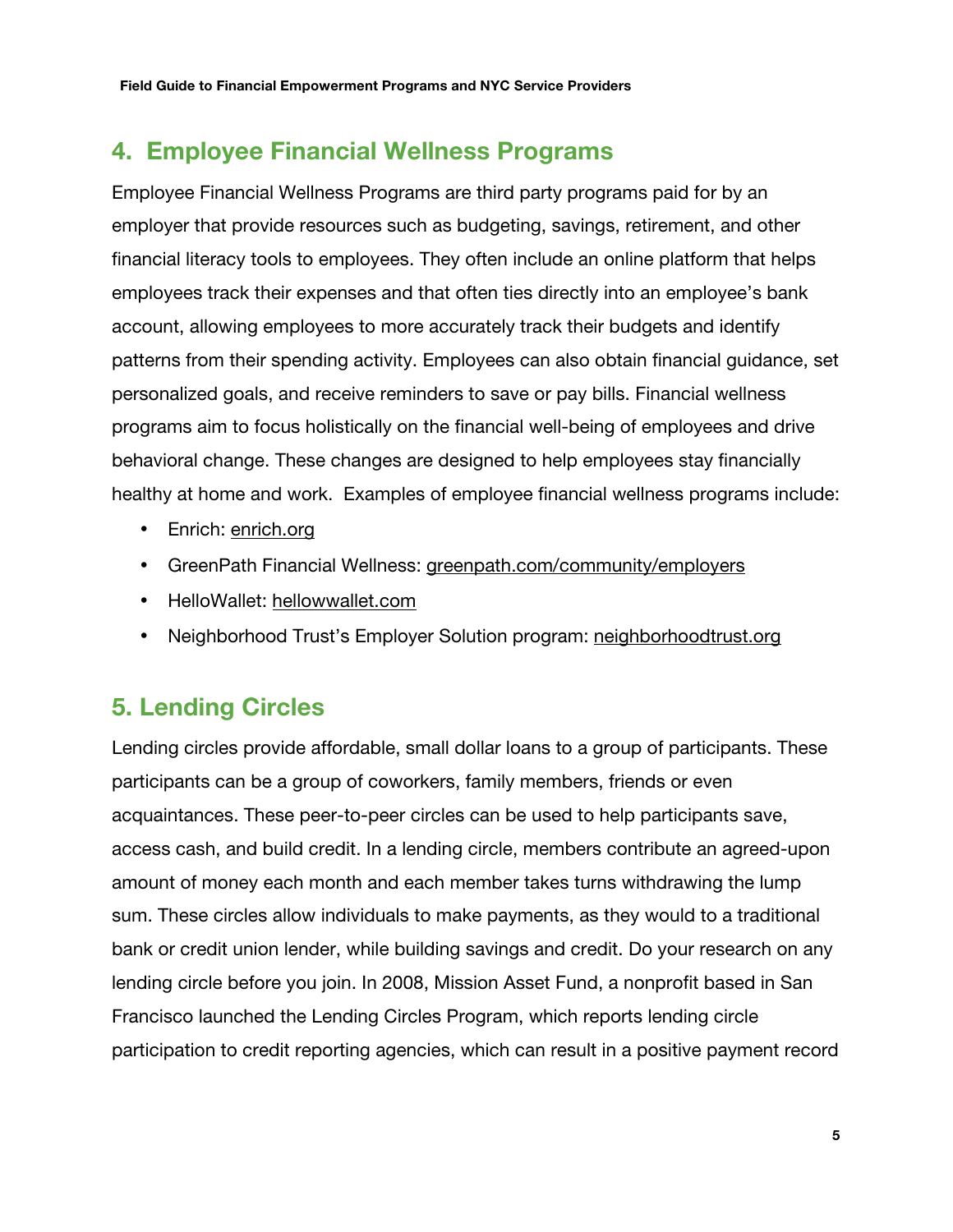#### Field Guide to Financial Empowerment Programs and NYC Service Providers

and increased credit for participants. Lending Circles may benefit employees who need access to social support in forming savings habits or who may not have the credit score or history required by a mainstream financial institution to access credit. Mission Asset Fund also accepts applications from new nonprofits seeking to partner with them on their program. The following organizations in New York City participate in Mission Assets Fund's lending circle program:

- Chhaya: chhayacdc.org
- Flushing Lending Circle: flushingchamber.nyc/lending-circle
- Harlem Congregations for Community Improvement, Inc.: hcci.org

### 6. Retirement Savings Accounts

For employees who do not have access to an employer-sponsored retirement plan such as a 401(k), there are still a number of tax protected retirement accounts available to all worker-owners. Individual Retirement Accounts (IRAs) offer tax benefits similar to 401(k)s and are available through most banks and other financial institutions. If an employer allows for direct deposits to be split between multiple banks accounts, employees can deposit into their IRAs automatically.

The following banks offer both IRAs and accept IDNYC to open a bank account and to open an IRA, which helps all New Yorkers save for retirement regardless of immigration status (other information may be required, such as an Individual Taxpayer Identification Number (ITIN) or Social Security number (SSN):

- Amalgamated Bank: amalgamatedbank.com or call 917-608-9242 to speak to an investment representative
- Carver Bank: carverbank.com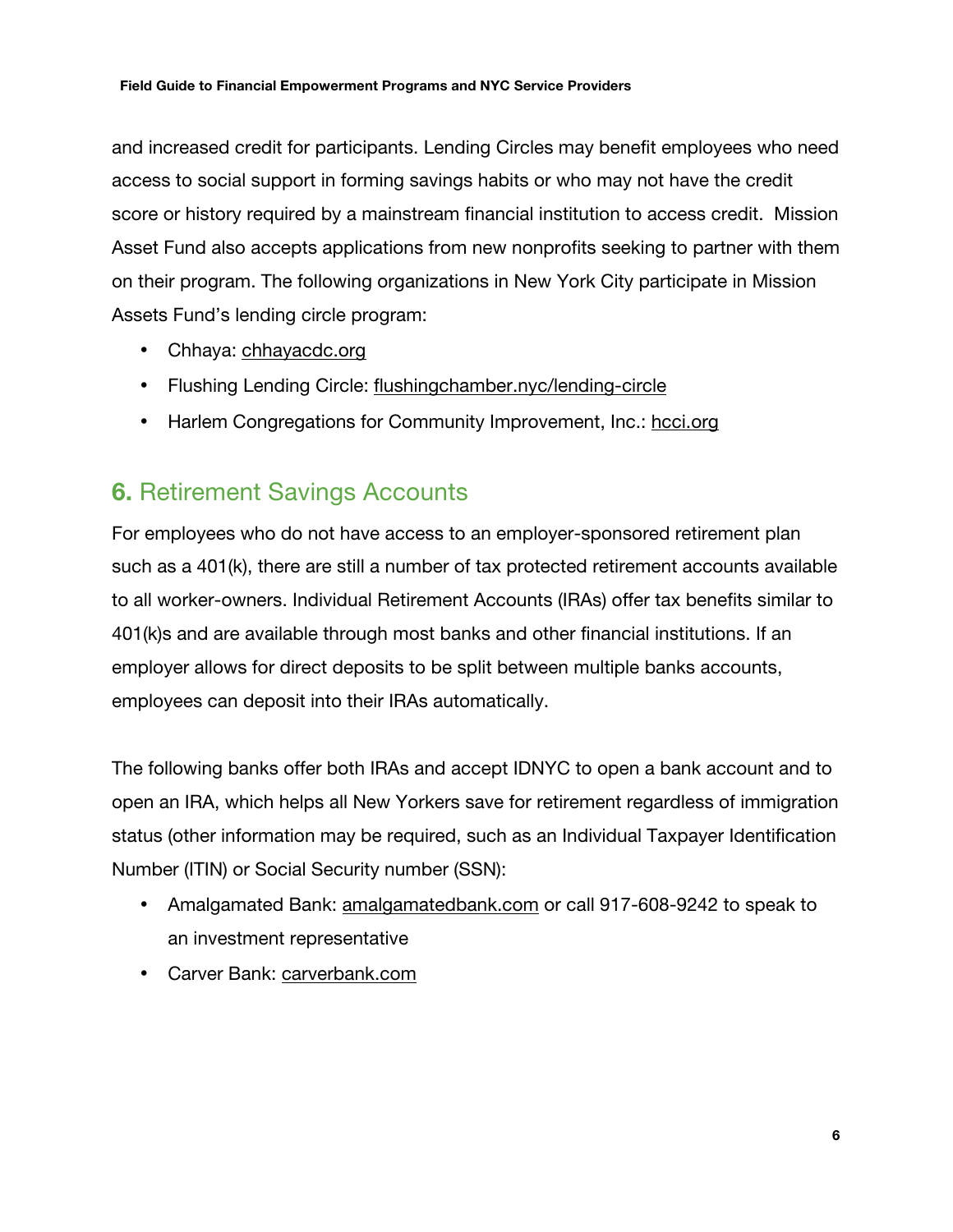The federal government also provides a free long-term savings account called the myRA (my Retirement Account). The principal on a myRA account can be withdrawn at any time without penalty, allowing users to save for retirement while still having access to their funds for emergencies.

• For more information on myRA accounts visit myra.gov or call 1-844-874-7590

## 7. Individual Development Accounts (IDAs)

Individual Development Accounts are matched savings accounts that help people with low incomes save toward a specific goal such as buying a home, paying for education or job training, and/or opening a small business. In many cases, individuals who open an IDA will also attend financial education courses or may receive one-on-one financial counseling. Cooperative developers such as Palante (formerly WAGES) and SEED Winnipeg have partnered with credit unions and community banks to offer IDAs to help worker-owners save for specific goals. The following organizations provide IDA programs and can be contacted for more information:

- Business Center for New Americans: nybcna.org
- NHP Foundation: nhpfoundation.org

#### 8. Employer-sponsored Small Dollar Loans

Many low-income workers find themselves in need of short-term, small dollar loans. Oftentimes, this leads them to seek out payday loans and pawnshops, which can be costly and lead to a cycle of debt. (Please note formal payday loans are illegal in New York.) Worker cooperatives can help alleviate reliance on these services, which are sometimes predatory, by offering employer-sponsored small dollar loans. These are loans made to employees who can make their repayment via payroll deduction.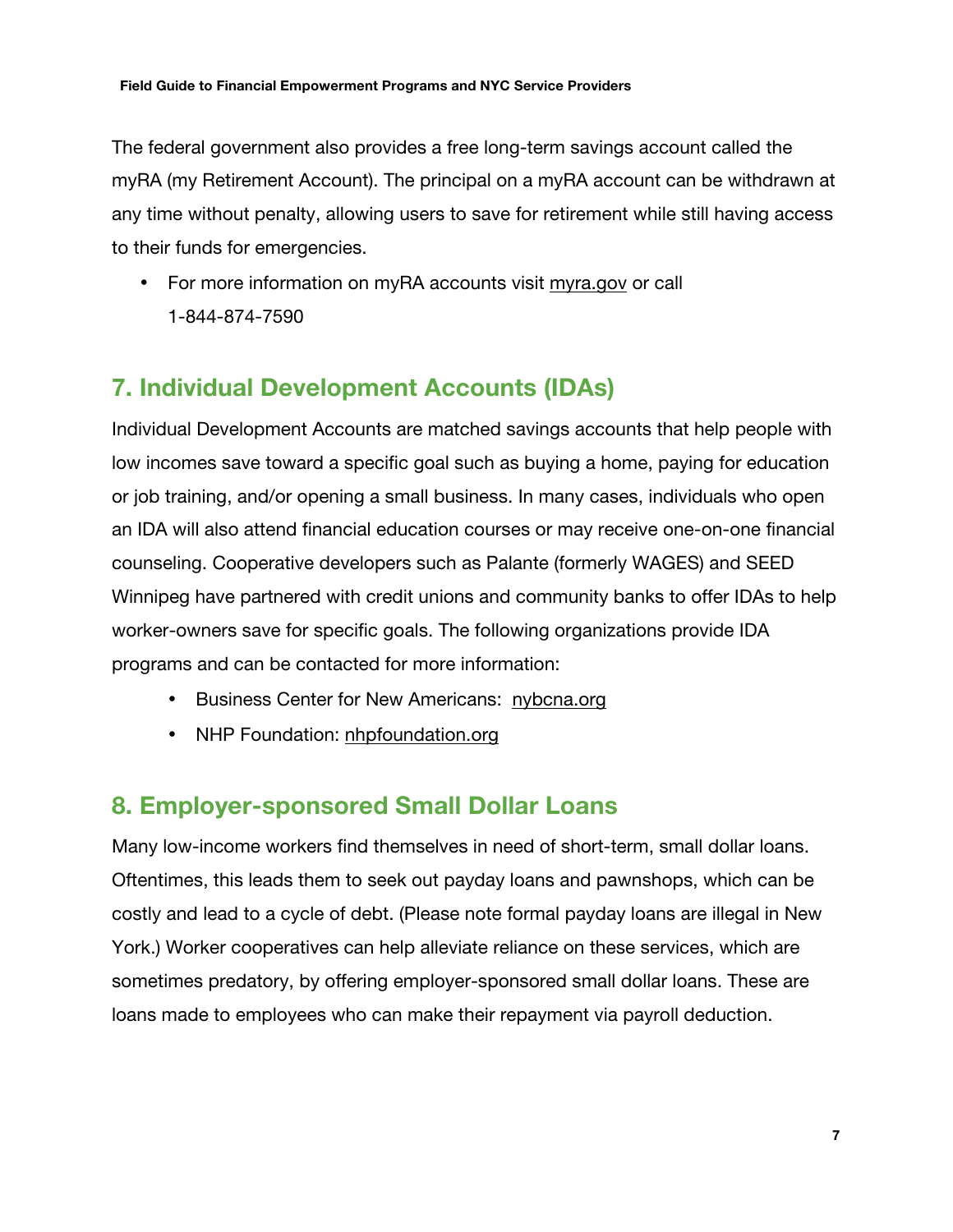#### Field Guide to Financial Empowerment Programs and NYC Service Providers

An example of an employer-sponsored small dollar loan program is Cooperative Home Care Associates' (CHCA) program, which offers no-interest loans to their workers. CHCA finances and administers their loans internally, but employers can also work with banks or credit unions to administer and finance the program. By working with a bank or credit union, employees can also establish or improve credit. In New York City, Spring Bank (springbankny.com) partners with a number of employers to offer these loans.

#### 9. Commuter Benefits and Health Savings Accounts

Commuter benefits are a way for employers to help their staff save on transit by allowing them to pay for MetroCards and other public transportation fares with pre-tax dollars, deducted from their paychecks. Employers can save by reducing their payroll taxes. The more employees who sign up for transportation benefits, the more the employer can save. NYC law also requires that all businesses with 20 or more full-time employees offer commuter benefits.

For assistance and a list of NYC providers of commuter benefits, contact the Department of Consumer Affairs by calling 311 or go to nyc.gov/commuterbenefits

Similar to commuter benefits, providing health savings accounts allows employees to save money tax-free to be spent on medical expenses like deductibles, co-pays, or dental or vision treatments. Many companies that administer commuter benefits also administer health savings accounts.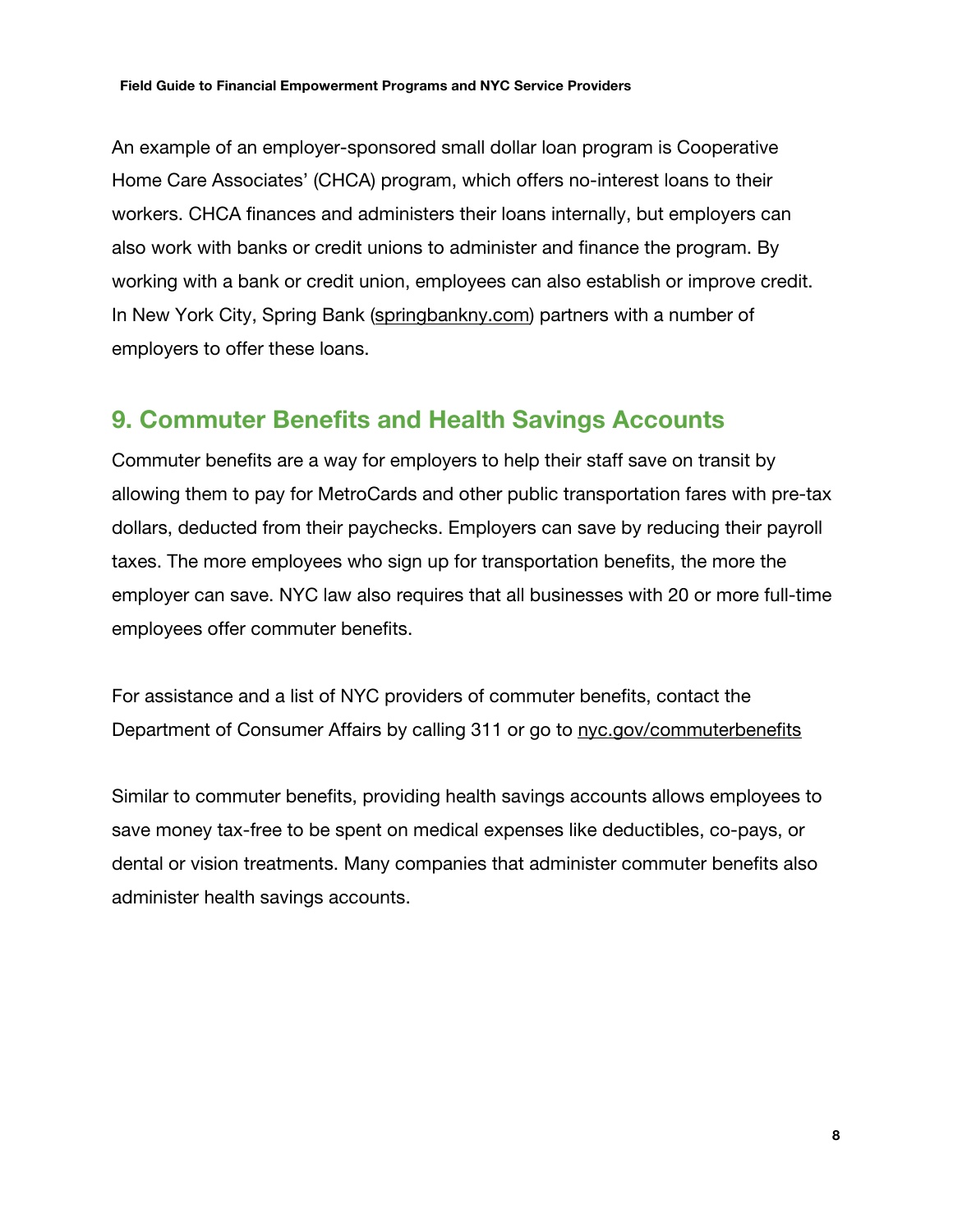#### 10. 529 College Savings Programs

529 college savings plans are tax-advantaged investment accounts that parents can use to save for their child's college education. Any investment growth on deposits into a New York State 529 Plan Account is tax-free as long as it is used to pay for qualified higher-education expenses such as tuition, books, computers, and room and board. Deposits in a New York State 529 Plan Account also qualify for a New York State income tax deduction. 529 college savings plans can be set up by anyone over 18 with a SSN or an ITIN for the benefit of a future student who has an ITIN or SSN. No photo identification is needed. Employers can help employees use 529 college savings plans by raising awareness and by allowing employees to split their direct deposit and place a portion of the deposit into a 529 college savings plan. More information on how employers can support employees saving for their child's college education can be found at: nysaves.org/home/why-ny-529-direct-plan/employers.html.

#### 11. NYC Free Tax Prep

NYC Free Tax Prep helps eligible New Yorkers file taxes safely and for free. For the 2017 tax season, filers who earned \$64,000 or less in 2016 could qualify for free tax preparation services, including online filing and in-person filing with an IRS certified VITA/TCE volunteer preparer. Volunteer preparers help workers with low and moderate incomes apply for the refunds and credits they may be eligible for, including the Earned Income Tax Credit, which can reduce the amount of tax one owes and may result in a refund. Volunteer preparers can also assist individuals in applying for an Individual Taxpayer Identification Number (ITIN). The Department of Consumer Affairs works with a number of nonprofits providing free tax preparation services. Several of these can assist in filling out 1120-C, K-1, and other tax documents relevant to cooperatives.